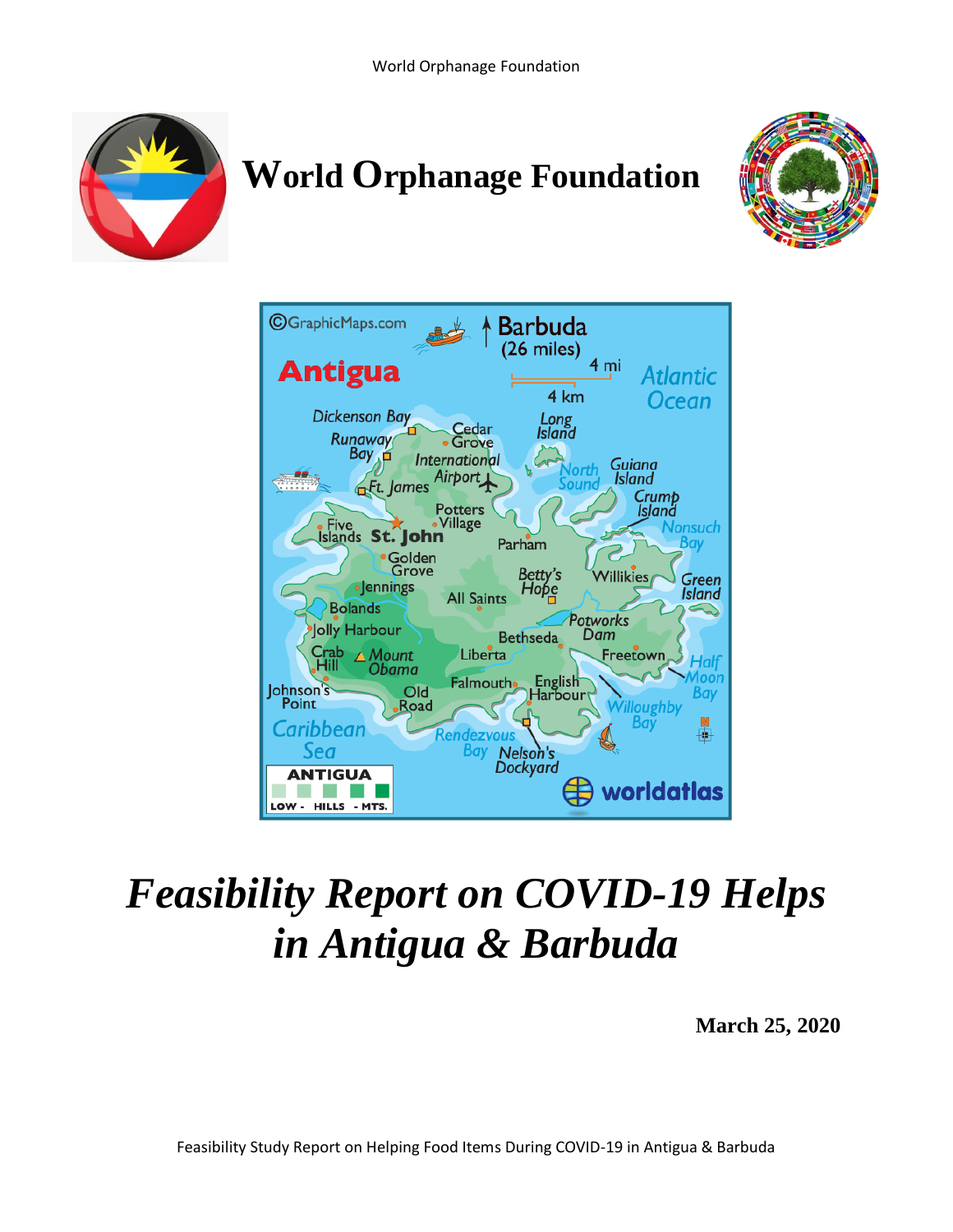#### **Table of Contents**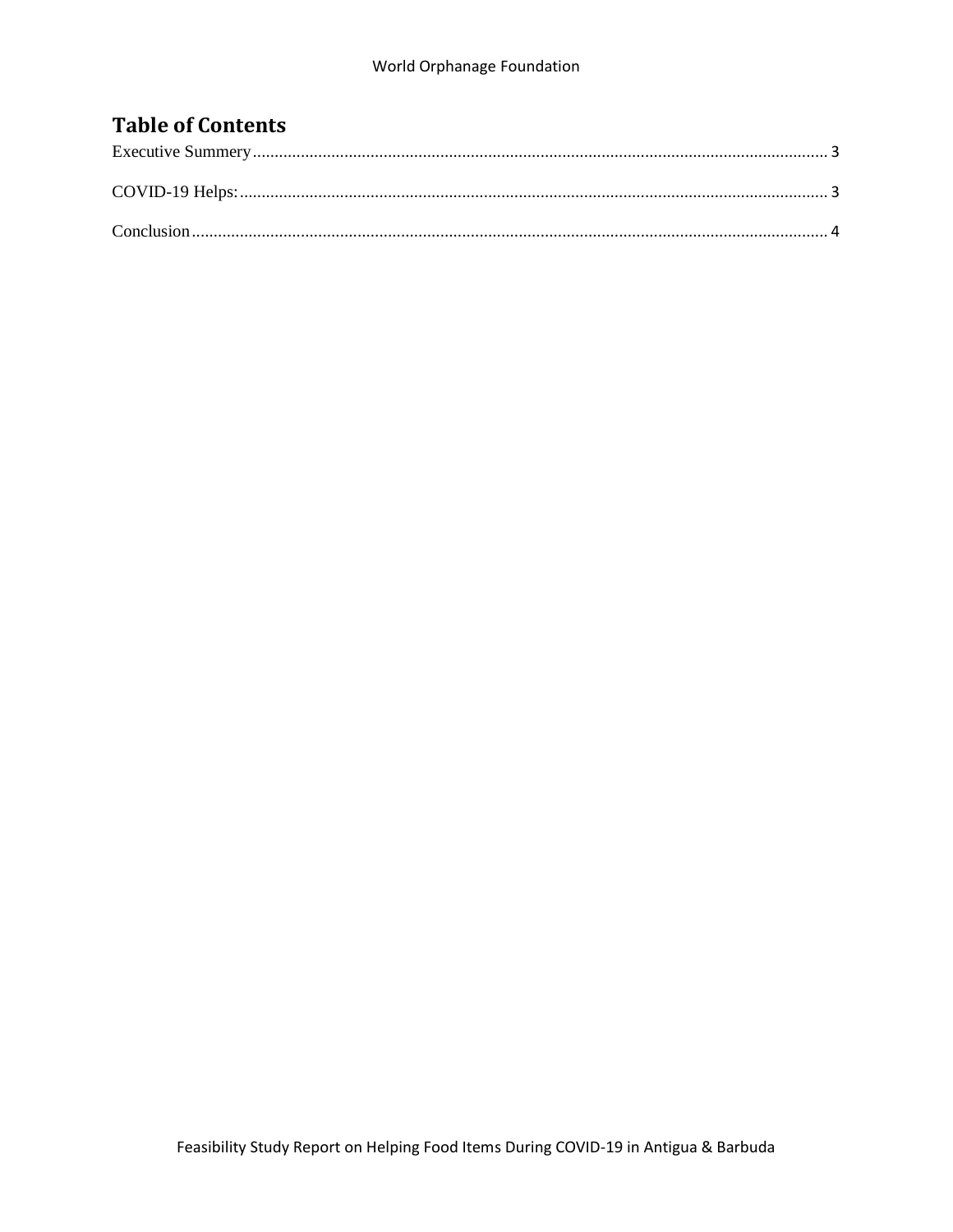#### <span id="page-2-0"></span>**Executive Summery**

The World Orphanage Foundation conducted a mission to Antigua & Barbuda on March 25, 2020 to help the people who were suffering the COVID-19 pandemic. The help was a food package for 500 families that each package was enough for at least one month.

### <span id="page-2-1"></span>**COVID-19 Helps:**

COVID-19 is a pandemic that whole world is suffering and fighting it back. During this worldwide disease most of the nations went for a long period of quarantine.

World Orphanage Foundation being an international NGO seeks to reach the poorest and the neediest. This time WOF seeks to help people who are fighting COVID-19 pandemic. Since, Antigua & Barbuda nation went to lockdown, it is difficult for people to work and keep themselves safe.

The foundation helped food packs that each package contained rice, flour, macaroni, white

potato, noodles, sweet oil, peas/beans and water. Having the goal to help Antigua & Barbuda people, WOF team started supporting them right from the time.

WOF helped 500 families with the Antigua team on March 25, 2020 that each package was sufficient for one month.